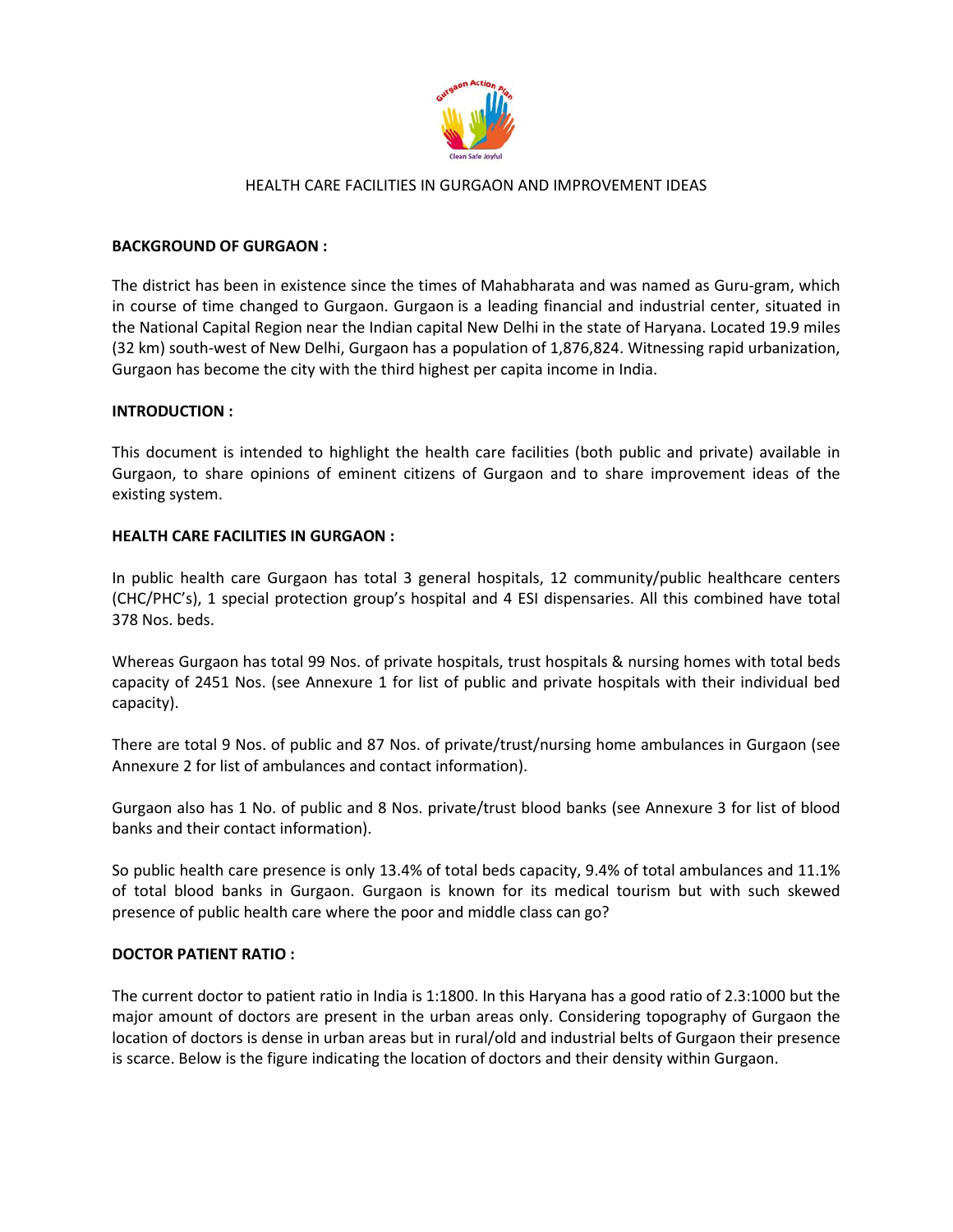



H are large hospitals whereas red dots are the other small clinics/nursing homes/private hospitals.

#### HEALTH CARE NEEDS :

- 1. Availability
- 2. Accessibility
- 3. Affordability
- 4. Ability of the care provider

#### CHALLENGES ON HEALTH CARE FRONT IN GURGAON :

- Gurgaon has nearly 2,00,000 migrants workers, however authorities don't know exact number of this population. Slum clusters account for nearly 28% of uncanvassed households in urban areas. How to provide them affordable and quality health care?
- There is an increasing need of having an effective Trauma Service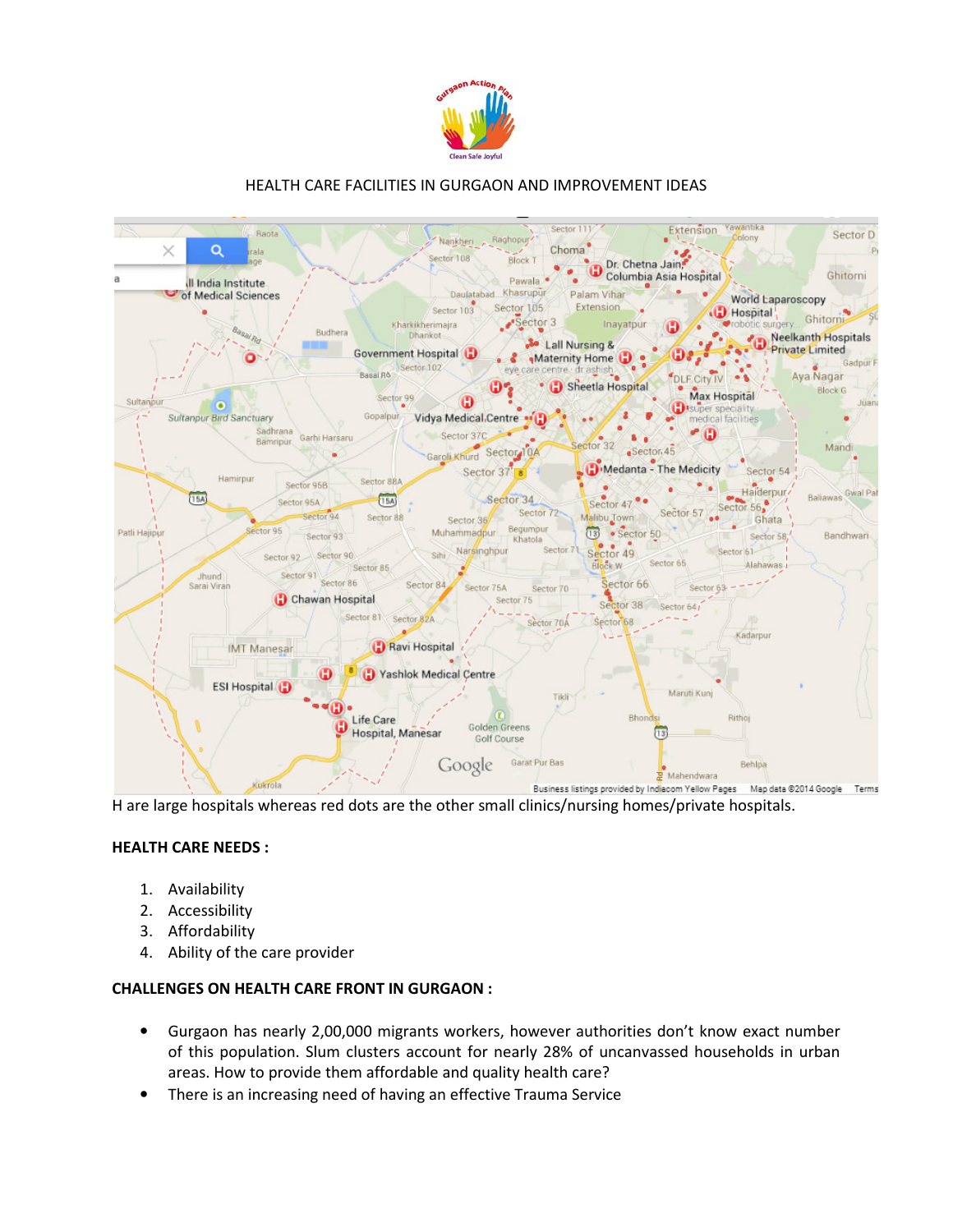

- Blood bank services, Mother and child healthcare, Geriatric Care needs a holistic upgradation.
- Preventive care and knowledge dissemination is also required.
- High end test facilities like MRI is not available in any of the public health care center.
- Limited public sector test facilities (laboratory and imaging).
- How can cheap medicine (like generic drug) can be made available to needy population?
- How to increase public reach and improve quality of public health care centers?
- How to make quality and affordable health care available for all?

## PROPOSAL TO BRIDGE THE GAP :

- $\triangleright$  Ideally setting up the government (public) clinic in each locality and making generic drugs can solve the healthcare challenges to larger extent. But considering substantial investment requirement on setting up such facilities and subsequently their maintenance make this option less attractive.
- $\triangleright$  We propose to make this possible by setting up mobile public healthcare clinics in Gurgaon. To begin with atleast two such mobile facilities shall be started and based on the feedback/success more can be added.
- $\triangleright$  We can involve non-medical and medical corporate sector through their respective CSR (corporate social responsibility) wing to get involved in the upliftment of existing public sector health care infrastructure.
- $\triangleright$  Setting up of an effective Trauma care facility whose motto is to save life and give first hand treatment to the trauma victim (accident victims, fire hazard victims etc.).

# 1) MOBILE PUBLIC HEALTH CARE FACILITY :

- This can be developed in any of the minibus or bus. Which shall have basic facilities like a consulting area for doctor to examine patient and a bed for performing minor surgical treatments.
- The staff in such facilities shall essentially comprise of one doctor (MBBS), a compounder, a female nurse and an assistant.
- - Such facility shall have an extension of generic drug store on-board itself so that the major prescribed drugs can be bought by patients at subsidized rates then are there itself.
- - Initially the slums, villages, migrant labour locations shall be identified and schedule shall be made for such facilities to visit this location. A timetable can be circulated in such locations mentioning the day and time of week when the mobile facility will be available for their service.
- Then based on need and usage by citizens the frequency of same can be increased.
- - Over and above to the initial treatment this facility can be used as a remote registration facility of patients. Like if any patient is to be recommended to any of the public healthcare center in Gurgaon for further treatment or tests then such mobile facility can issue prescription and as well complete the registration process of such patients.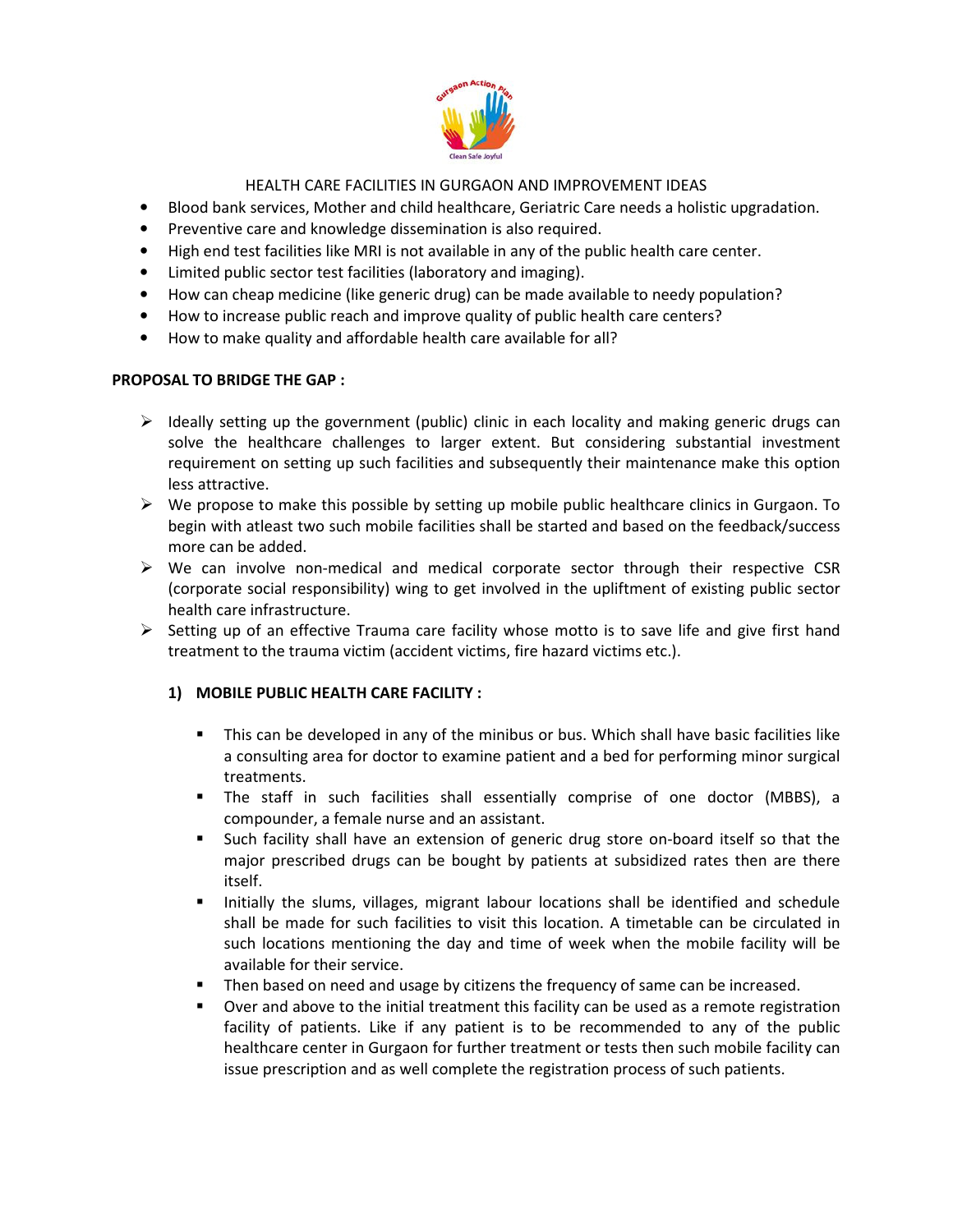

- By having this preliminary examination and registration process done at the mobile facility the burden on health care center and waiting time for patient can be reduced. As now the registered patient can directly proceed for payment of fees and can avail treatment/test facility at public health care center.
- - The other advantage of setting up mobile facility is reduction of load of OPD patients in public health care centers.
- - Government can extend travel subsidy in government transport modes for patients who have the registration receipt issued from such mobile facilities and willing to travel to nearby public health care center for further treatment/tests.
- - By this way by and large an effort can be made to reach out to needy with the affordable and quality treatment.
- - In such an effort we may rope in corporate sector through their CSR or related projects to set up such mobile facility or facilitate us in the maintenance and upliftment of existing public healthcare facility.

## 2) TRAUMA CARE FACILITY :

- - For timely care of the trauma victims on-site and their transportation to appropriate affordable facility we need to act as a catalyst between the victim and the hospital. The considerations are the following :
	- Timely reporting of the incident, immediate care by properly trained individuals, shifting in properly equipped trauma care vehicles.
	- Victim's kin and family members shall be identified and informed. While life saving treatment does not wait for their arrival or approval.
	- Ensuring that the treatment doesn't get compromised for want of funds and expense of treatment can be met with. This is very pertinent if the victim goes to the private hospitals and does not have a medical insurance.
	- We can organize modalities to ensure this by involvement of corporate sector as a part of their CSR or related projects.
	- We can study and develop a model based on existing Trauma care facilities like "108" in 16 states of India. This service caters to Police, Fire and Medical emergencies 24x7 all across the state and is provided for free to the users.

#### 3) MOTHER AND CHILD CARE CENTERS AND DRIVES :

- - Such care centers shall have focused approach and shall drive awareness on issues pertaining to :
	- Antenatal care
	- Scientific, hygienic and safe delivery
	- Neonatal and Pediatric care including immunization drives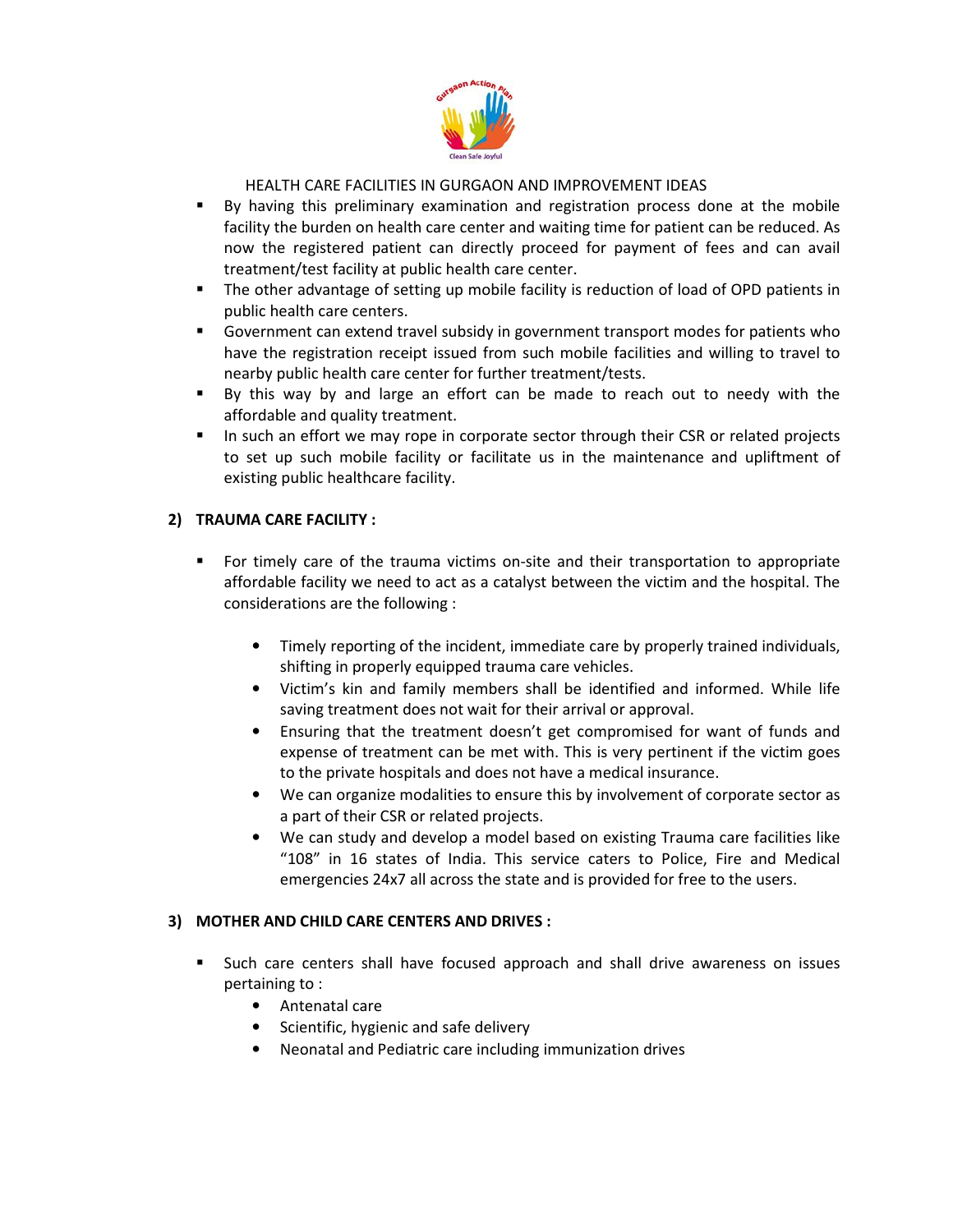

## 4) GERIATIC CARE/ BLOOD TRANSFUSION / ORGAN DONATION SERVICES :

- -Door step care shall be provided to old age people/old age care homes.
- -Registration drives for blood donations and organ donation can be promoted.
- A centralized center having data of all available stock of blood group volumes (bottles) and organs at various blood and organ banks across Gurgaon shall be made (online availability is preferred). So that the needy can easily track the location and can in no time get the required blood.

## 5) KNOWLEDGE DISSEMINATION DRIVES :

- - Awareness drives can be made in educational institutes, RWA's etc. this shall be objected towards :
	- Upgrade knowledge about health care, first aid etc.
	- Sexual health facts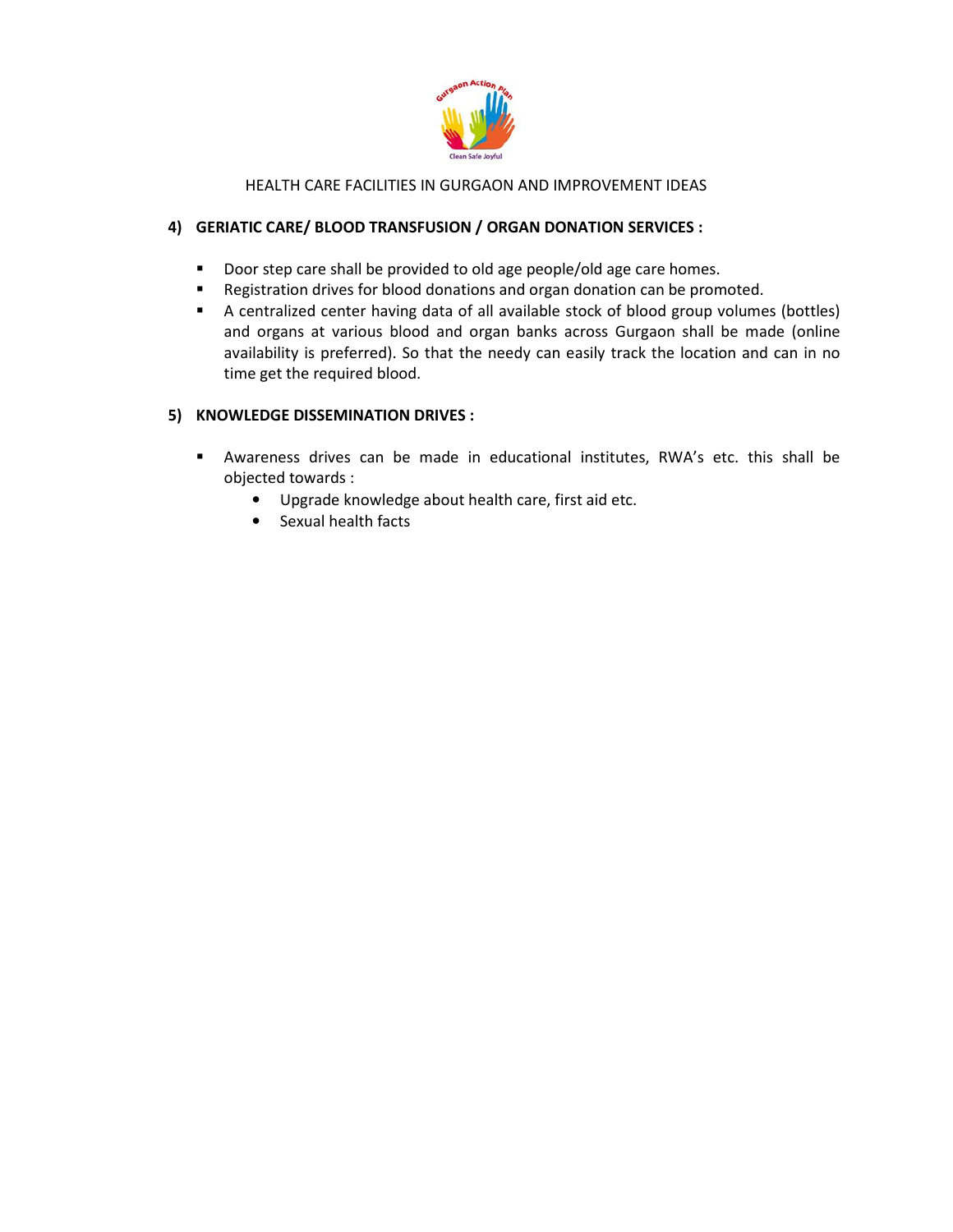

# Annexure 1: List of Public and Private/Trust hospitals/Nursing homes.

## Government Hospitals

| Sr. No.        | <b>Govt. Health Agencies</b>                       | No. of Beds           | <b>Contact No.</b>      | <b>Address</b>                                     |
|----------------|----------------------------------------------------|-----------------------|-------------------------|----------------------------------------------------|
| A)             | <b>General Hospitals</b>                           |                       |                         |                                                    |
|                | General Hospital Gurgaon                           | 200                   | 012-2320102             | General Hospital Gurgaon                           |
| $\overline{2}$ | <b>General Hospital Sohna</b>                      | 50                    | 0124-2362397            | General Hospital Sohna                             |
| $\,3$          | General Hospital Haily Mandi                       | 30                    |                         | General Hospital Haily Mandi                       |
| B)             | <b>Community Health Center</b>                     |                       |                         |                                                    |
| 4              | <b>CHC FARRUKH NAGAR</b>                           | 20                    | 0124-2375378            | <b>CHC FARRUKH NAGAR, Gurgaon</b>                  |
| $\overline{5}$ | PHC Garhi Hasru                                    | $\mathbf{2}$          | 0124-2276263            | PHC Garhi Hasru, Gurgaon                           |
| 6              | PHC Wazirabad                                      | $\overline{2}$        | 0124-2767766            | PHC Wazirabad, Gurgaon                             |
| $\overline{7}$ | <b>PHC</b> Gurgaon Village                         | $\mathbf{2}^{\prime}$ | 0124-2309516            | PHC Gurgaon Village, Gurgaon                       |
| 8              | <b>CHC PATAUDI</b>                                 | 50                    | 0124-2672866            | <b>CHC PATAUDI, Gurgaon</b>                        |
| 9              | PHC Mandpura                                       | 2                     | 0124-2770010            | PHC Mandpura, Gurgaon                              |
| 10             | PHC Bhora Kalan                                    | $\overline{2}$        | 0124-2379969            | PHC Bhora Kalan, Gurgaon                           |
| 11             | PHC Kasan                                          | 2                     | 0124-2291570            | PHC Kasan, Gurgaon                                 |
| 12             | PHC Bhangrola                                      | 2                     | 0124-2296268            | PHC Bhangrola, Gurgaon                             |
| 13             | <b>CHC GHANGOLA</b>                                | $\overline{2}$        | 0124-2362397            | <b>CHC GHANGOLA, Gurgaon</b>                       |
| 14             | PHC Badshahpur                                     | $\mathbf{2}^{\prime}$ |                         | PHC Badshahpur, Gurgaon                            |
| 15             | PHC Bhondsi                                        | $\overline{2}$        |                         | PHC Bhondsi, Gurgaon                               |
| 16             | <b>Special Protection Group Hospitals, Manesar</b> |                       |                         |                                                    |
| C)             |                                                    |                       | <b>ESI Dispensaries</b> |                                                    |
| 17             | ESI Dispensary I, Near General Hospital<br>Gurgaon | $\overline{c}$        |                         | ESI Dispensary I, Near General Hospital<br>Gurgaon |
| 18             | ESI Dispensary II, Udyog Vihar                     | $\overline{c}$        |                         | ESI Dispensary II, Udyog Vihar                     |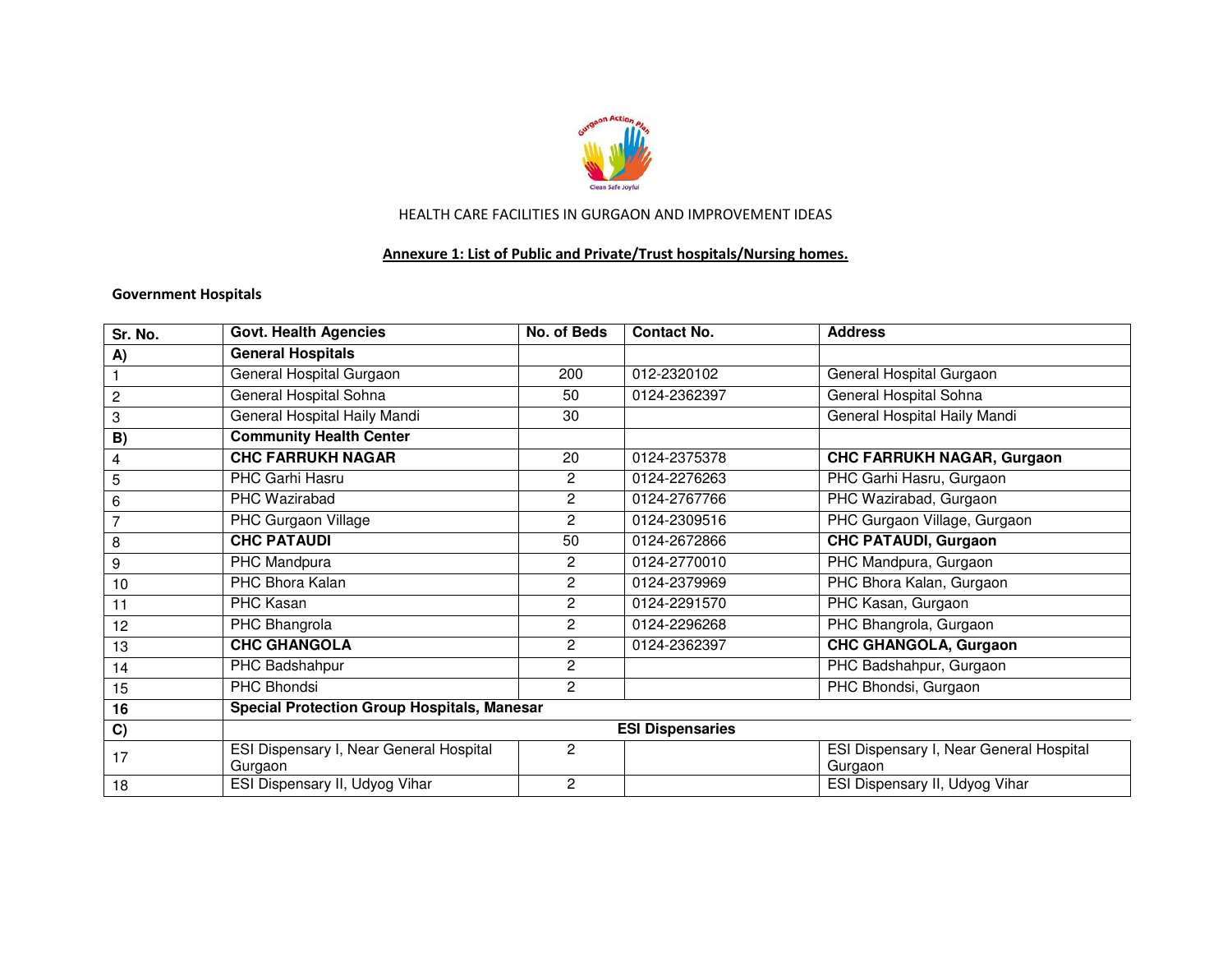

|     | ESI Dispensary III, Near General Hospital | ESI Dispensary III, Near General Hospital |
|-----|-------------------------------------------|-------------------------------------------|
| -19 | Guraaon                                   | Gurgaon                                   |
| 20  | <b>ESI Dispensary, Manesar</b>            | ESI Dispensary, Manesar                   |

# Private Hospitals/Trust Hospitabls/Clinics/Nursing Homes

| Sr. No.        | Name of<br>Hospital                 | Name of Owner                 | <b>Address</b>                                 | <b>Telephone</b><br>No.                                      | <b>Bed</b><br>Capacity |
|----------------|-------------------------------------|-------------------------------|------------------------------------------------|--------------------------------------------------------------|------------------------|
|                | Sheetla Hospital,<br>Gurgaon        | Dr. Ajay Sharma               | New Railway Road, Gurgaon                      | 9810115505,<br>$0124 -$<br>4066695-97<br>$0124 -$<br>4079646 | 100                    |
| $\overline{c}$ | Pushpanjali<br>Hospital,<br>Gurgaon | Dr.S.P.Yadav                  | John Hall Road, Civil Lines, Gurgaon           | 98111225544                                                  | 85                     |
| 3              | Kalyani Hospital,<br>Gurgaon        | Dr. S.C. Khana                | Mehrauli Road Gurgaon                          | $0124 -$<br>2303101-03                                       | 105                    |
| $\overline{4}$ | Paras Hospital,<br>Gurgaon          | Mr. Kale-<br>9810101442 (PRO) | C-1 Phase-I, Sushant Lok Sector-43,<br>Gurgaon | $0124 -$<br>4049061-63                                       | 120                    |
| 5              | Healer's Hospital,<br>Gurgaon       | Dr.S.K. Khana                 | Sec.-53, Gurgaon                               | 9811225544,<br>0124-<br>4511111                              | 150                    |
| 6              | Sethi<br>Hospital, Gurgaon          | Dr.S.K. Khana                 | Basai Road, Gurgaon                            | $0124 -$<br>2321153,<br>9810015259                           | 70                     |
| 7              | Aryan Hospital,<br>Gurgaon          | Dr.P.R. Aryan                 | Old Railway Road, Gurgaon                      | $0124 -$<br>2330645-<br>945,<br>9811372779                   | 75                     |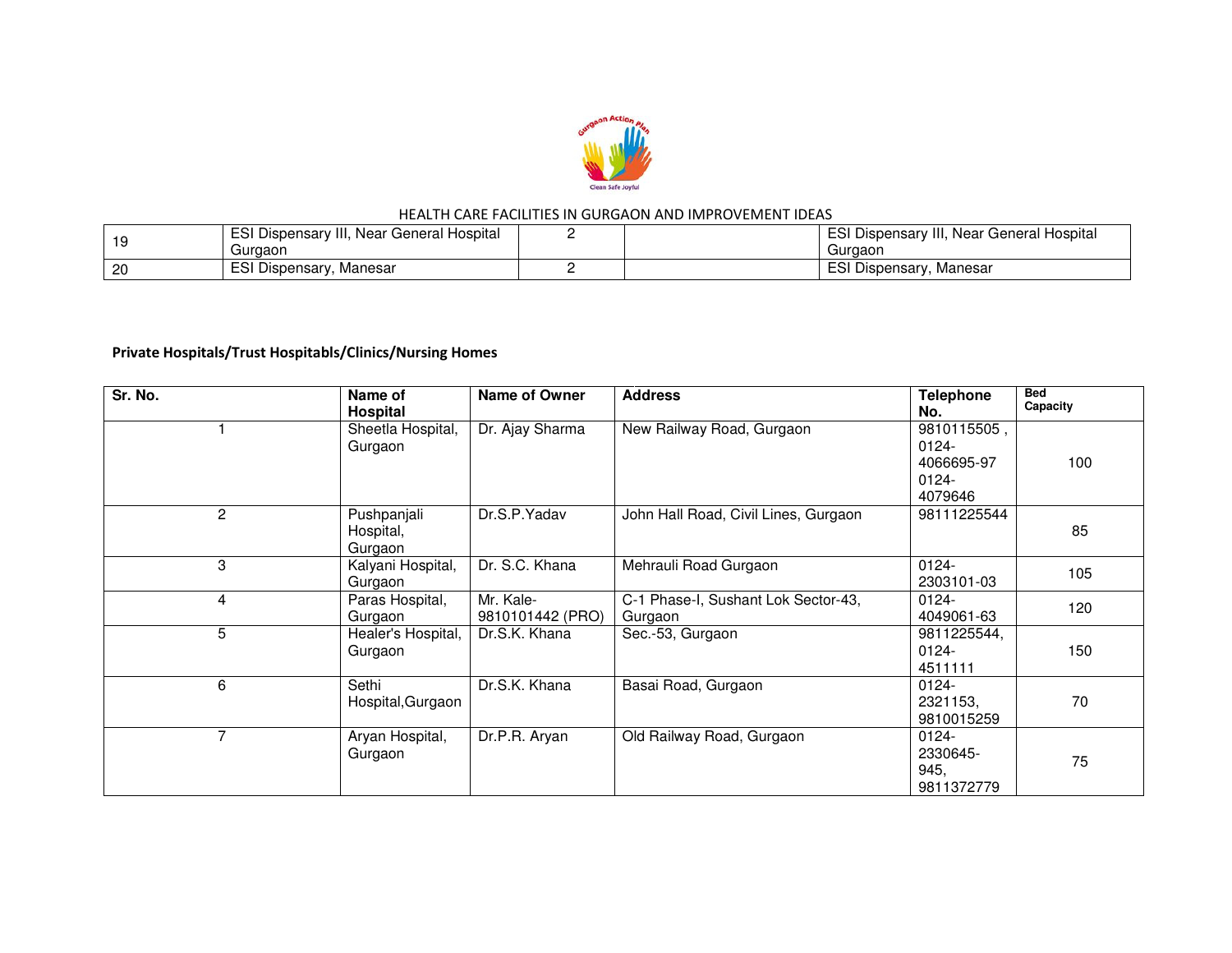

| 8               | Umkal Hospital,<br>Gurgaon              | Retd.W.E.T.K.Sood                                | Sushantlok-I, Gurgaon                        | $0124 -$<br>4041288                        | 55  |
|-----------------|-----------------------------------------|--------------------------------------------------|----------------------------------------------|--------------------------------------------|-----|
| 9               | Max Health Care<br>Hospital,<br>Gurgaon | Dr.Atam Jyot<br>Graval                           | Sushant Lok Phase-I, Gurgaon                 | $0124 -$<br>427229,<br>9810470741          | 120 |
| 10              | Artemis, Hospital                       | Dr.Kushagra<br>Kalaria - 981803274<br>6767999    | Sec-51, Gurgaon                              | $0124 -$<br>2383002                        | 500 |
| 11              | Neel Kanth<br>Hospital,<br>Gurgaon      | Dr. Himanshu.<br>Gurg<br>Dr.(M.S.) Bindu<br>Gurg | 1, Nathupur, Road, DLF Phase-III,<br>Gurgaon | 9810516836,<br>$0124 -$<br>4613696         | 50  |
| 12              | Privat Hospital,<br>Gurgaon             | Dr. K.S. Sachdeva-                               | DLF Phase-II, Gurgaon                        | 981001778,<br>$0124 -$<br>2351162          | 75  |
| 13              | Mamta Hospital                          | Dr.Pramod<br>Aggarwal                            | 877/2 Mata Road Gurgaon                      | $0124 -$<br>2220811-<br>595,<br>9899790811 |     |
| 14              | Nova Medical<br>Centre                  | Dr. Yograj Kapoor                                | C-5 Sec-15, Gurgaon                          | 9811063259                                 |     |
| 15              | Nagpal Nursing<br>Home                  | Dr. Sanjeev Dr.Lata<br>Nagpal                    | Sec-14 Gurgaon                               | $0124 -$<br>2323644,<br>9810053432         |     |
| 16              | Life Aid Medical<br>Care                | Dr.Ashit Sharma                                  | Mahavir Chowk Gurgaon                        | 0124-<br>2381122,<br>9811155931            |     |
| $\overline{17}$ | Life Care Medical<br>Centre             | Dr. Manoj Munjal                                 | Pataudi Chowk Gurgaon                        | $0124 -$<br>44118254-<br>55,<br>9810830877 |     |
| $\overline{18}$ | Chiranjiv<br>Hospital,<br>Gurgaon       | Dr. D.K.Malik<br>Dr. Promila Malik               | 21-L, New Colony, Gurgaon                    | 0124-<br>2329529,<br>9811111807            | 15  |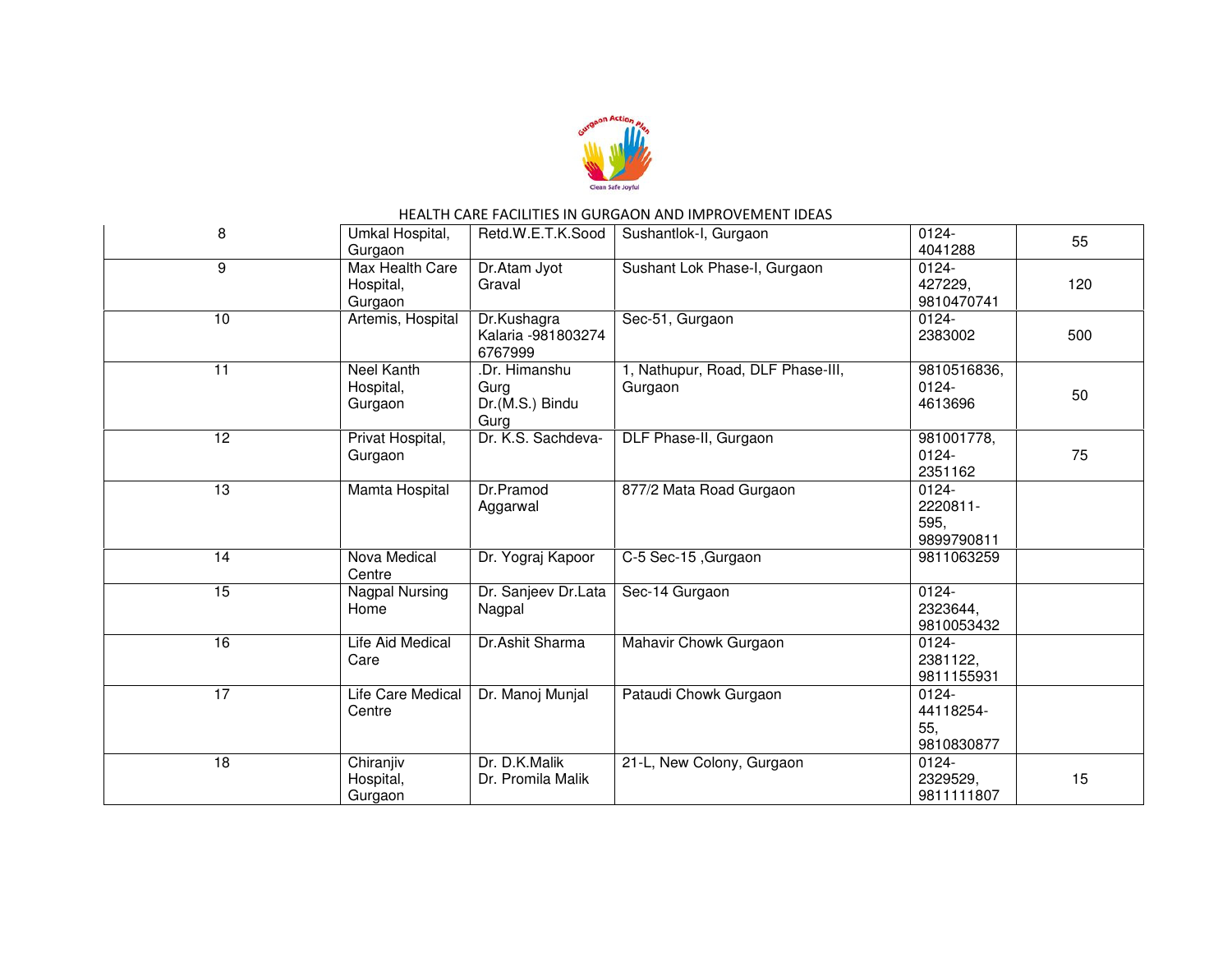

| 19              | Saraswati<br>Hospital,<br>Gurgaon                     | Dr. R.P.Gupta<br>Dr.Pushpa Gupta | 299/2, Delhi Road, Gurgaon                          | $0124 -$<br>232019,<br>9811111476           | 30 |
|-----------------|-------------------------------------------------------|----------------------------------|-----------------------------------------------------|---------------------------------------------|----|
| 20              | Swastik Nursing<br>Home, Gurgaon                      | Dr. Saroj Kumar                  | Centre, 75 Vijay Park, Near Laxmi Bazar,<br>Gurgaon | 0124-<br>2301551,<br>9312674717             | 15 |
| $\overline{21}$ | Kanshi Ram<br>Medical<br>Services,<br>Gurgaon         | Dr. Jai Bhagwan                  | Jacobpura, Gurgaon                                  | 0124-<br>2328111,<br>9818048468             | 15 |
| 22              | Jyoti Hospital,<br>Gurgaon                            | Dr. R.P.Singh                    | 28, Housing Board Colony, Jharsa Road,<br>Gurgaon   | $0124 -$<br>2322673.<br>$0124 -$<br>2307722 | 15 |
| $\overline{23}$ | Lall Nursing<br>Home, Gurgaon                         | Dr. S.K.Lal                      | New Railway Road, Gurgaon                           | $0124 -$<br>2322410.<br>9810135410          | 40 |
| $\overline{24}$ | Arora Mother &<br>Child Care,<br>Gurgaon              | Dr.Devender Arora                | 489/11, Subhash Nagar, Gurgaon                      | $0124 -$<br>2321539,<br>9811078356          | 15 |
| 25              | Sharma Hospital,<br>Gurgaon                           | Dr. R.C.Sharma                   | 47/5, Jacubpura, Gurgaon                            | 0124-<br>2320944,<br>9810207171             | 35 |
| 26              | <b>Bansal Nursing</b><br>Home, Gurgoan                | Dr. Chetna Bansal                | 479/9, Rattan Garden, Gurgaon                       | $0124 -$<br>2324727                         | 15 |
| $\overline{27}$ | City Surgical &<br><b>Maternity Center</b><br>Gurgaon | Dr.Anil Bansal                   | Old Railway Road, Gurgaon                           | 0124-<br>2303610.<br>9810133037             | 15 |
| $\overline{28}$ | Pahwa Nursing<br>Home, Gurgaon                        | Dr.P.D.Pehwa                     | New Railway Road, Gurgaon                           | 0124-<br>2323205,<br>9810386579             |    |
| 29              | Malik Nursing<br>Home, Gurgaon                        | Dr.R.S.Malik                     | 491/11, Subhash Nagar, Gurgaon                      | 0124-<br>2320271                            | 15 |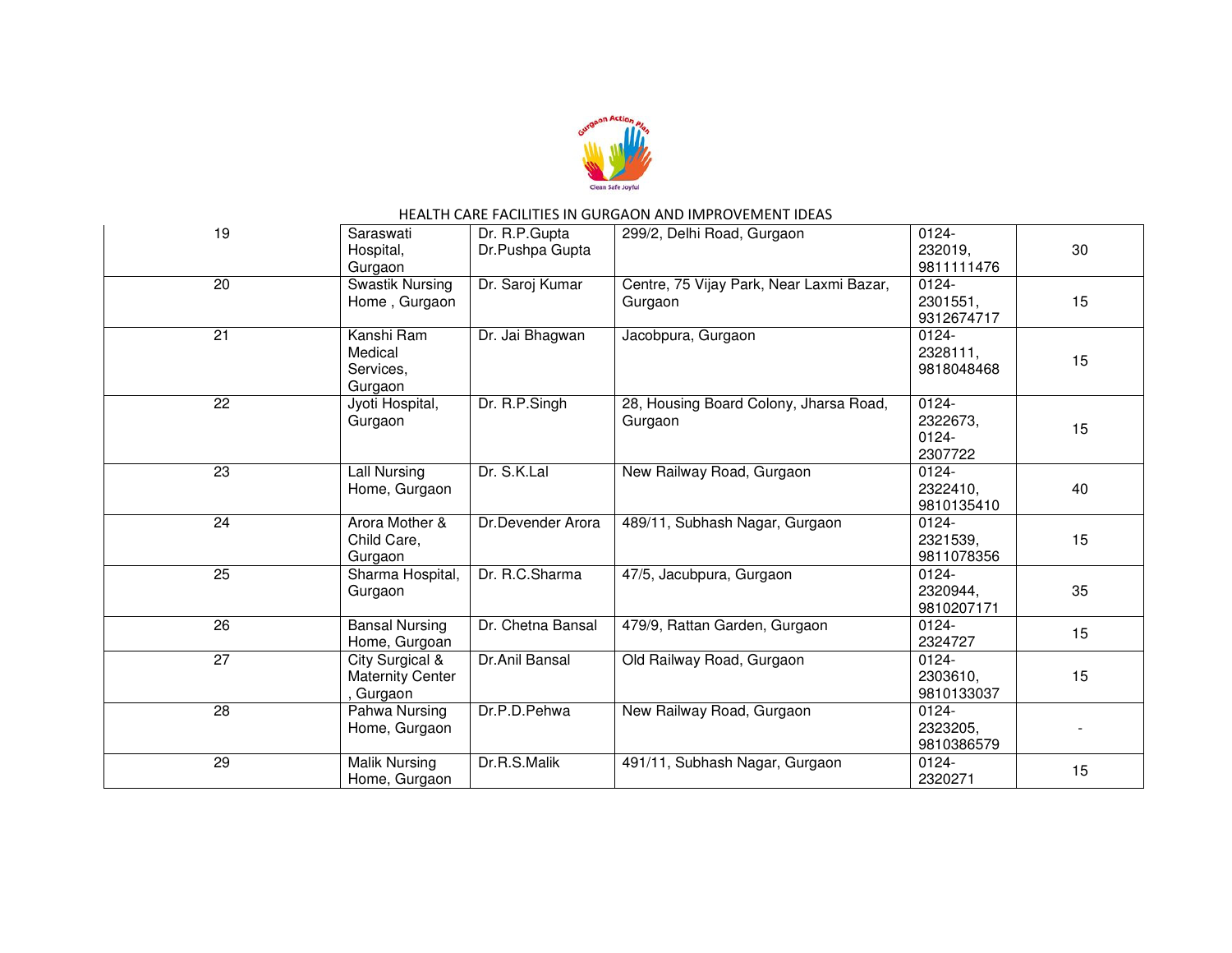

| 30              | Taneja Hospital<br>& Heart Centre,<br>Gurgaon       | Dr.Ashu Tenaja              | 113 R, New Colony, Gurgaon                      | $0124 -$<br>2326726,<br>9811509056 |    |
|-----------------|-----------------------------------------------------|-----------------------------|-------------------------------------------------|------------------------------------|----|
| 31              | <b>Mathur Maternity</b><br>& Child Care,<br>Gurgaon | Dr. Alka Mathur             | 1-A, Civil Lines, Gurgaon                       | 0124-<br>2327777,<br>9811169477    | 15 |
| 32              | Narula Hospital,<br>Gurgaon                         | Dr. Vandna Narula           | NH-II, Sec-15 (II), Opp.<br>Rail Vihar, Gurgaon | $0124 -$<br>2335311,<br>9810433402 |    |
| $\overline{33}$ | Jain Hospital,<br>Gurgaon                           | Dr.Rajesh Kumar             | 853, Sec-14, Gurgaon                            | $0124 -$<br>2324581,<br>9811136664 | 15 |
| 34              | Narayani<br>Hospital,<br>Gurgaon                    | Dr.K.R.Yadav                | Jharsa Road, Gurgaon                            | 0124-<br>2324474                   |    |
| $\overline{35}$ | Vardhman<br>Medical Centre,<br>Gurgaon              | Dr.M.P.Jain Dr.Ritu<br>Jain | 289, Sec-5, Gurgaon                             | $0124 -$<br>2254110,<br>9811136060 | 12 |
| 36              | <b>Jackson</b><br>Hospital,<br>Gurgaon              | Dr.Jai Kisan Yadav          | 14A, Mianwali Colony, Gurgaon                   | 0124-<br>2324508,<br>9811015145    |    |
| $\overline{37}$ | Gupta Hospital,<br>Gurgaon                          | Dr.J.P.Gupta                | Jacobpura, Gurgaon                              | 0124-<br>2321147.<br>9811510980    |    |
| 38              | Chugh Nursing<br>Home, Gurgaon                      | Dr.Parkash Chuck            | Bhuteshwar Mandir, Gurgaon                      | 0124-<br>2330066<br>9811146022     | 5  |
| 39              | Rama Hospital,<br>Gurgaon                           | Dr. H.R.Ganda               | Khandsa Road, Gurgaon                           | $0124 -$<br>2300383<br>9810295253  | 15 |
| 40              | <b>Garg Nurshing</b><br>Home                        | Dr. S.P Garg                | Sector-17, Gurgaon                              | 0124-<br>2324581<br>9811510981     | 2  |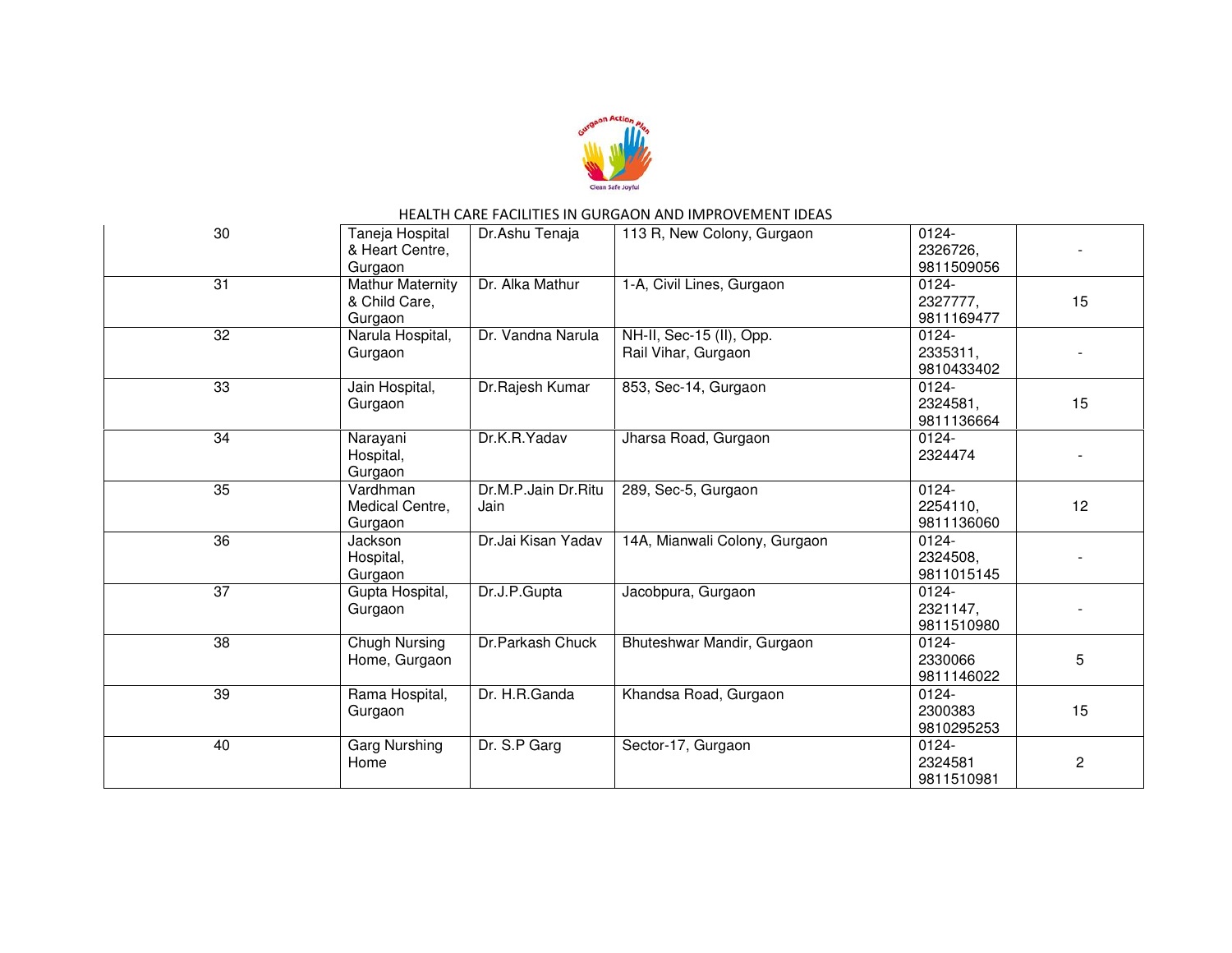

| 41              | <b>Thakral Nursing</b><br>Home, Gurgaon  | Dr.Ashwani Thakral       | 316/6, Shiwaji Nagar, Opp. S.P. Office,<br>Gurgaon | $0124 -$<br>2331133<br>9811278777 | 15 |
|-----------------|------------------------------------------|--------------------------|----------------------------------------------------|-----------------------------------|----|
| 42              | Manglam<br>Hospital,<br>Gurgaon          | Dr. Suresh<br>Vaslishtha | 1-A /22, Laxmi Garden, Gurgaon                     | $0124 -$<br>2220700<br>9811664439 | 25 |
| 43              | <b>Parashar Nursing</b><br>Home, Gurgaon | Dr. Rajni Parashar       | 14/8, Model Town, Khandsa Roas,<br>Gurgaon         | $0124 -$<br>2321452               | 10 |
| 44              | Uma Sanjivani<br>Hospital,<br>Gurgaon    | Dr.A.P. Singh            | 1, Dakshin Marg, DLF Ph-11, Gurgaon                | $0124 -$<br>2350960<br>9811062122 | 20 |
| 45              | <b>Gulia Nursing</b><br>Home             |                          | Dundhera                                           |                                   |    |
| 46              | Gurgaon Nursing<br>Home                  |                          | Housing Board Colony Gurgaon                       | $0124 -$<br>2330533               |    |
| $\overline{47}$ | <b>Goyal Nursing</b><br>Home             | Dr.Sushil Goyel          | New Railaway Road Gurgaon                          | $0124 -$<br>2325072<br>9810163704 |    |
| 48              | <b>Florence Nursing</b><br>Home          |                          | 721 Sec -14 Gurgaon                                |                                   |    |
| 49              | East-West<br><b>Medical Centre</b>       | Dr. Hema Kapoor          | 711 Sec-14 Gurgaon                                 | $0124 -$<br>2322556               |    |
| 50              | <b>Anand Nursing</b><br>Home             |                          | 171 Sec -56 Gurgaon                                |                                   |    |
| $\overline{51}$ | Praveen Nursing<br>Home                  |                          | DLF Kutub Enclave Phase 2 Gugaon                   |                                   |    |
| 52              | <b>Prateek Nursing</b><br>Home           | Dr. Vijay Tikia          | 1199 Sec-4 Gurgaon                                 | $0124 -$<br>2327295<br>9810053078 |    |
| 53              | PremNath<br>Nursing Home                 | Dr. Prem Nath            | Delhi Road Gurgain                                 | 0124-<br>2327295<br>9811445802    |    |
| 54              | Yadav Hospital                           |                          | C-1Sec-10 A Opposite Minakshi Pub.                 |                                   |    |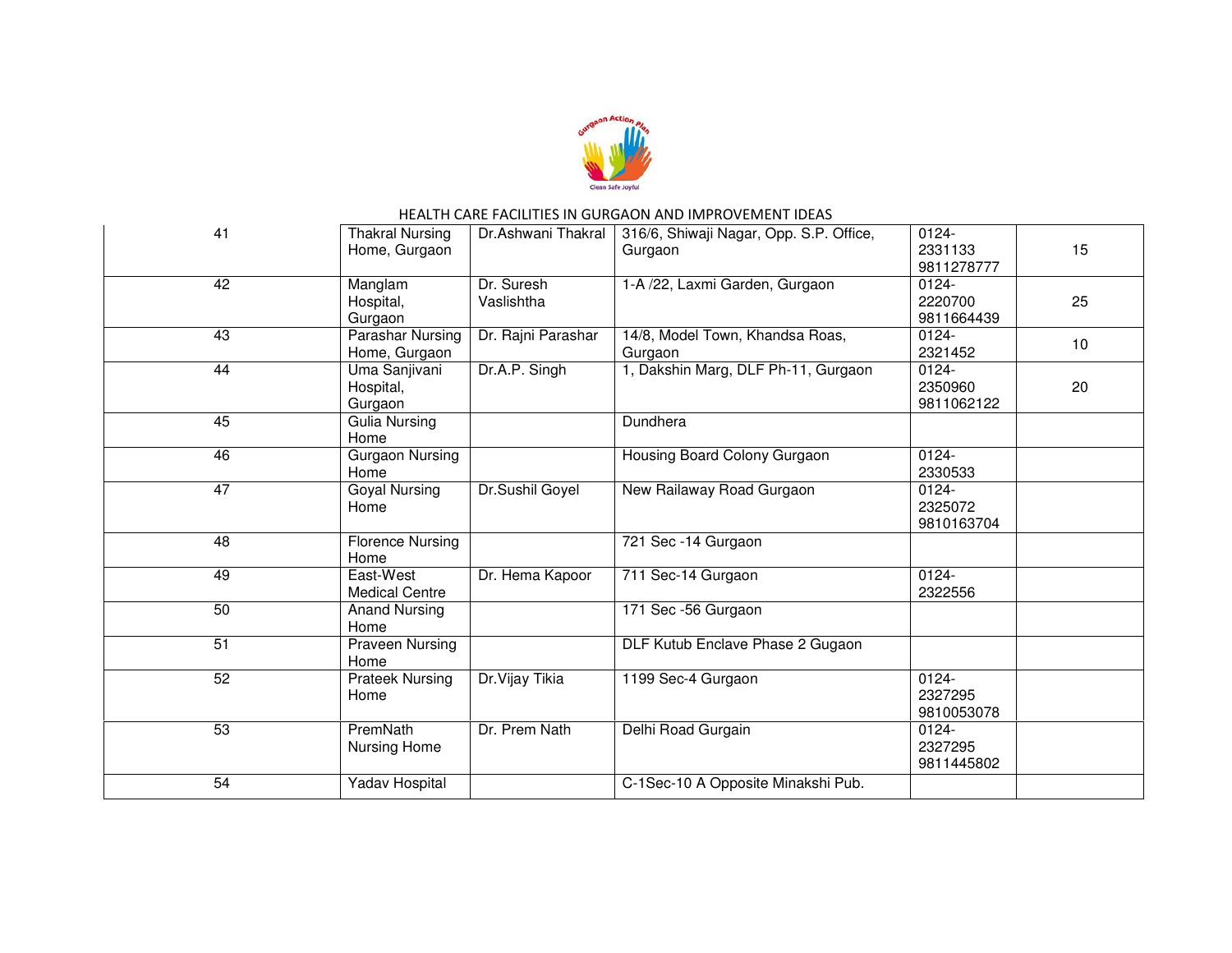

|                 |                                             |                             | School Gurgaon                |                                   |  |
|-----------------|---------------------------------------------|-----------------------------|-------------------------------|-----------------------------------|--|
| 55              | Vinayak Hospital                            | Dr. Piyush Anand            | Near SBI Khandsa Road Gurgaon | 9811138650                        |  |
| 56              | <b>Tirath Ram</b><br>Hospital               | Dr.Sanjay Verma             | 163/20 Basai Road Gurgaon     | $0124 -$<br>2310649               |  |
| 57              | <b>Tharkal Nursing</b><br>Home              | Dr. Ashwani<br>Thakral      | 316/16 Shivaji Ngar Gurgaon   | $0124 -$<br>2331133<br>9811278777 |  |
| 58              | <b>Batra Nursing</b><br>Home                |                             | Shivaji Nagar Gurgaon         | 0124-<br>2309020                  |  |
| $\overline{59}$ | Lotus Hospital                              | Dr. Sachin Noval            | Mata Road Gurgaon             | 0124-<br>2301551                  |  |
| 60              | Swasti Clinic &<br><b>Troma Centre</b>      |                             | SCO-81 Sec -10 Gurgaon        |                                   |  |
| 61              | <b>Sunil Nursing</b><br>Home                |                             | 113 Anaj Mandi Gurgaon        |                                   |  |
| 62              | Shusurta Cancer<br>& Surgical               |                             | 530/18 Cvil Line Gurgaon      |                                   |  |
| 63              | Sidhesh Hospital                            | Dr. Harish Khem<br>Chandani | 563 Saraswati Vihar Chakarpur | 0124-<br>2358792<br>9810248311    |  |
| 64              | Bhatnagar<br>Hospital                       | Dr.B.M.Bhatnagar            | New Railway Road Gurgaon      | 0124-<br>2300813<br>9899925813    |  |
| 65              | <b>Bindal Hospital</b>                      | Dr. Anand Bindal            | New Railway Road Gurgaon      | 9810030327<br>$0124 -$<br>2329922 |  |
| 66              | <b>Garg Nursing</b><br>Home                 |                             | Dundhera                      |                                   |  |
| 67              | <b>Bimla Devi</b><br><b>Memorial Clinic</b> | Dr. Ramesh Goyal            | 888-Saraswati Vihar Gurgaon   | 9810146249                        |  |
| 68              | R S Clinic                                  |                             | 875 Sec-4 Gurgaon             |                                   |  |
| 69              | Shanta Hospital                             |                             | Old Railway Road Gurgaon      |                                   |  |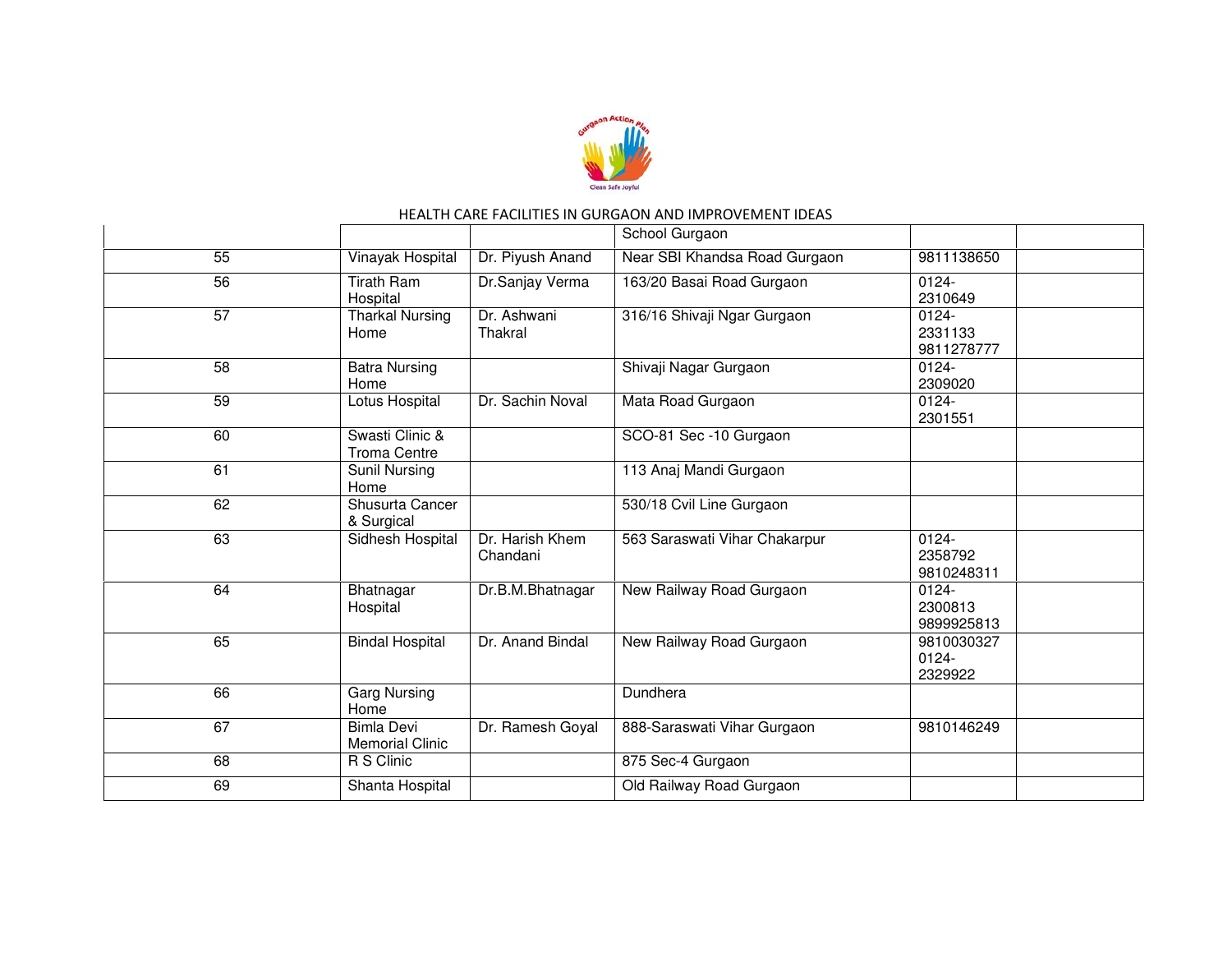

| 70              | Sharma Nursing<br>Home                 |                   | Near Syndicate Bank Gurgaon                      |                                   |
|-----------------|----------------------------------------|-------------------|--------------------------------------------------|-----------------------------------|
| 71              | Sharma Mother<br><b>Child Clinic</b>   |                   | 162 Old Railway Road Gurgaon                     |                                   |
| 72              | Sikka Clinic                           | Dr. Usha Sikka    | H25/11 DLF Kutub Enclave Gurgaon                 | 9868334277<br>$0124 -$<br>2359333 |
| 73              | Shalini Clinic                         |                   | 22 Sec-40 Gurgaon                                |                                   |
| $\overline{74}$ | <b>Sugery Care</b><br>Clinic           |                   | 135 Sec-56 Gurgaon                               |                                   |
| 75              | OB Gyne Centre                         |                   | HBC-2 Jharsa Road Gurgaon                        |                                   |
| 76              | Garg Nursingh<br>Home, Gurgaon         |                   | Sector-17, Gurgaon                               | $\overline{2}$                    |
| $\overline{77}$ | Anjum Clinic                           | Dr. Aysha Bano    | Near Rest Sanic Rest Houce Civil Line<br>Gurgaon | 9810491614                        |
| $\overline{78}$ | Anita Medicare                         |                   | 1151 Sec-4 Gurgaon                               |                                   |
| 79              | Dr. Bishnoi's<br>Obst & Gyne<br>Clinic | Dr. Suman Bishnoi | 125-Kirti Nagar Jhadsa Road Gurgaon              | 9899683336                        |
| 80              | Dr. Vidula<br>Sharma Clinic            |                   | DX-7 Kendria Vihar Sc-56 Gurgaon                 |                                   |
| 81              | Dr, Saini Family<br>Clinic             |                   | U1/41 DLF City Phase 3 Gurgaon                   |                                   |
| 82              | <b>Aggarwal Clinic</b>                 | Dr. Ravi Aggarwal | 777 Sec-31 Gurgaon                               | 9811839335                        |
| 83              | Park Hospital                          |                   | 1805-Palam Gurgaon Road, Dundhera                |                                   |
| 84              | Yadav Clinic and<br>X- Ray Center      |                   | Dundhera                                         |                                   |
| 85              | Kant Medicare                          |                   | 1262 Sec-21 Gurgaon                              | 9811261747                        |
| 86              | Shubham<br>Hospital                    |                   | Basai Road Gurgaon                               |                                   |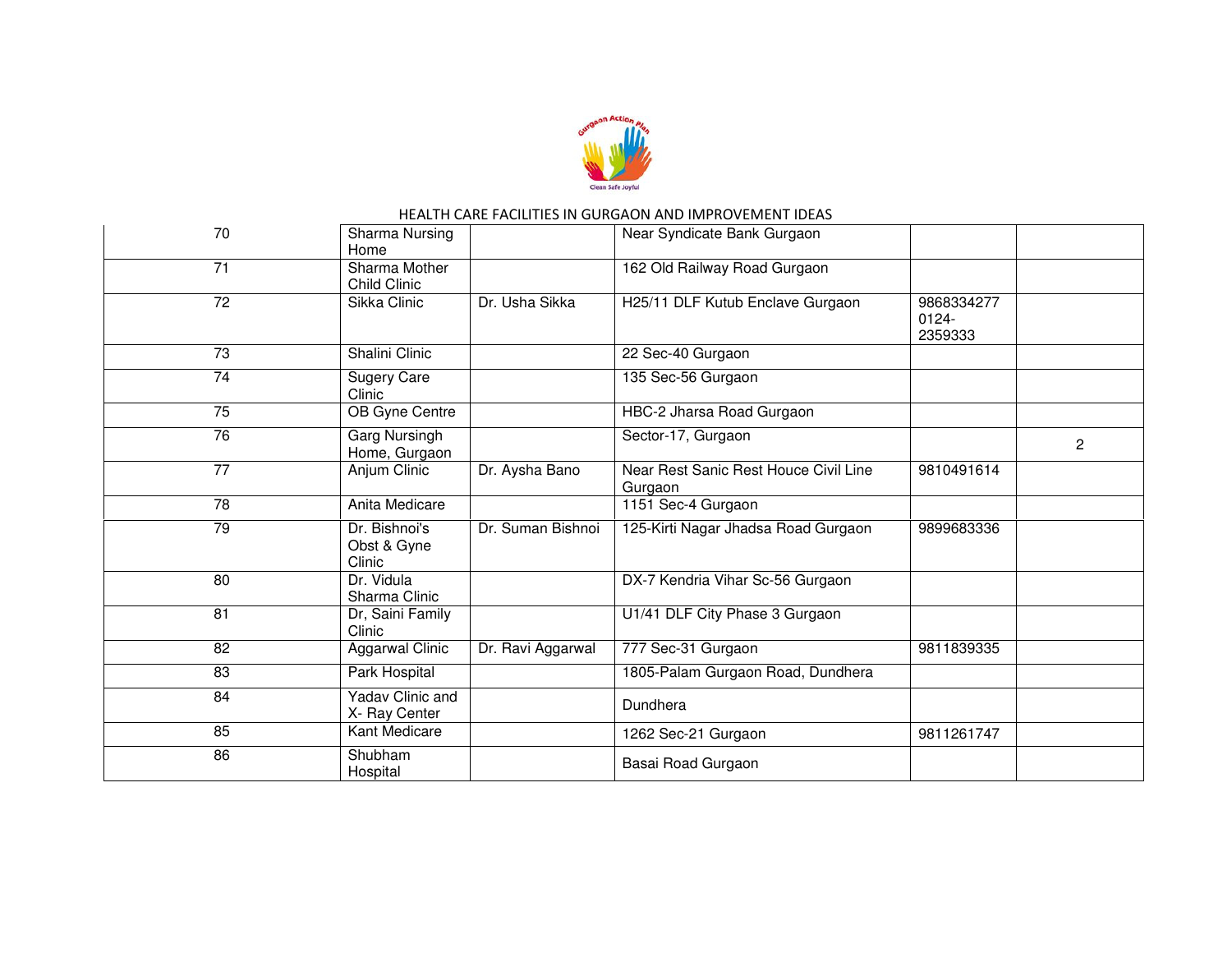

| 87              | Vardhman<br>Hospital                     | Dr. M.P.Jain               | 239 Sec-5 Gurgaon                                          | 0124-<br>2254110<br>9811136060     |     |
|-----------------|------------------------------------------|----------------------------|------------------------------------------------------------|------------------------------------|-----|
| 88              | Chirayu Mother &<br>Child Care<br>Center |                            | 86 PV Kendra Palam Vihar Gurgaon                           |                                    |     |
| 89              | Dr. Anil Joshi                           |                            | 995, Block-C-2 Scottish Vilas Ansal Palam<br>Vihar Gurgaon |                                    |     |
| 90              | Dr. Savitri Yadav                        |                            | C-1407, Palam Vihar Gurgaon                                |                                    |     |
| 91              | Dr. Neeraj<br>Yadav,                     |                            | H. No. 2966, Sec-23<br>Near Mother Dairy Booth Gurgaon     |                                    |     |
| 92              | Dr. B. N. Shahi,                         |                            | 4513 Sec-23 A, Gurgaon                                     |                                    |     |
| 93              | Dr. I. S. Gaur,                          |                            | B-1/31 PV Kendra Palam Vihar Gurgaon                       |                                    |     |
| 94              | Sri Ram Hospital,<br>Gurgaon             | Dr.G.L.Gupta               | Sikandarpur Market, DLF City, Gurgaon                      | $0124 -$<br>5064012<br>9811807811  |     |
| 95              | Sidhesh Hospital,<br>Gurgaon             | Dr.Harish Khen<br>Chandaml | 663, Saraswati Vihar, Chakkarpur,<br>Gurgaon               | 0124-<br>2350636<br>9810248311     |     |
| 96              | <b>Medicity Hospital</b>                 | Dr. Naresh                 | Sec-38, Gurgaon                                            | $0124 -$<br>44114411<br>9971698200 | 225 |
| 97              | Fortis Hospital                          |                            | Sec-44, Gurgaon                                            |                                    |     |
| $\overline{98}$ | Colmbia Asia                             | Dr. Kapil Garg             | Palam Vihar, Gurgaon                                       | 9810500233<br>$0124 -$<br>3989896  | 100 |
| 99              | Artemis                                  | Omkar Singh<br>Kanwar      | Sec-51, Gurgaon                                            | 0124-<br>6767999                   | 260 |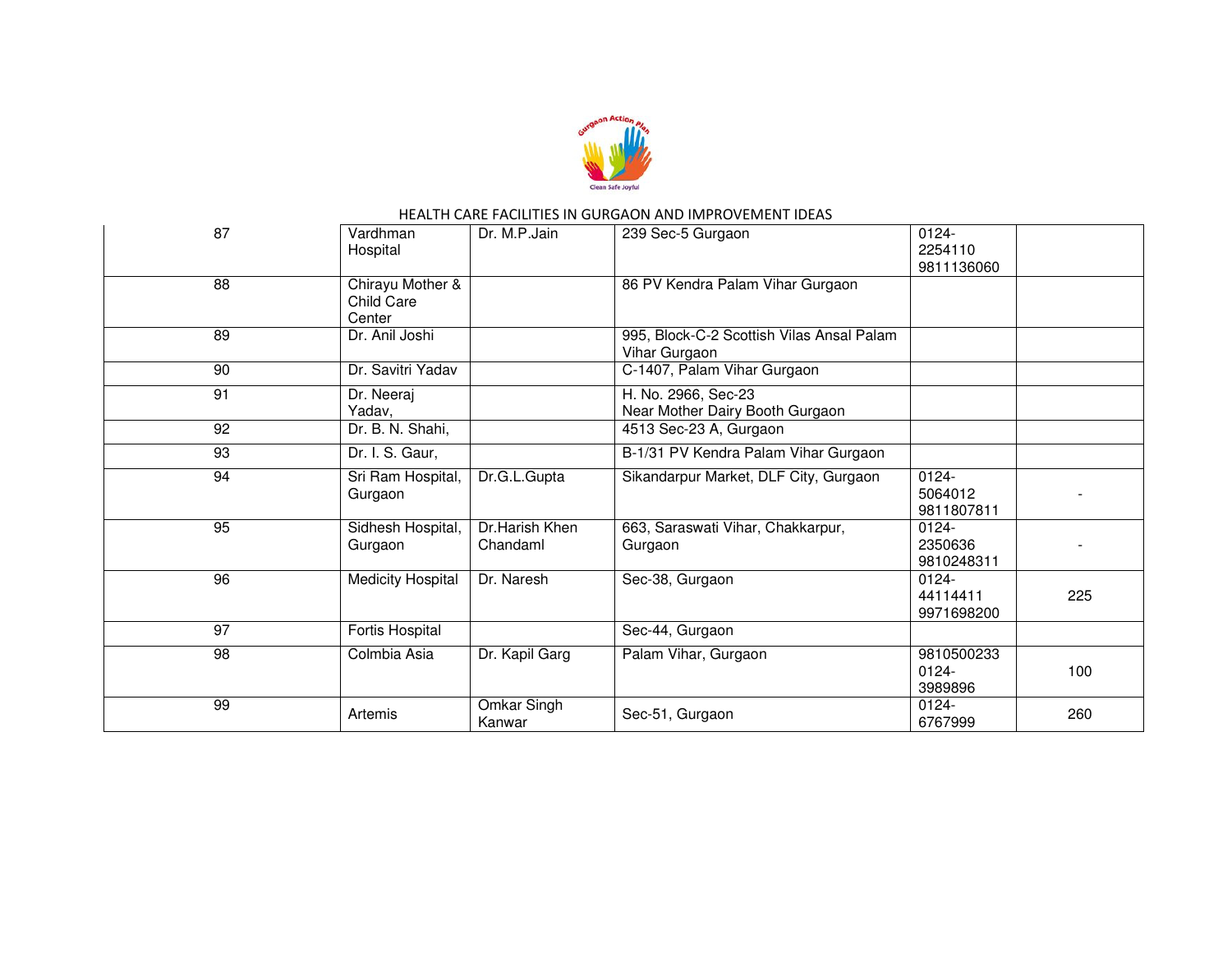

#### ANNEXURE 2 : LIST OF PUBLIC AND PRIVATE/TRUST HOSPITALS/NURSING HOMES AMBULANCES

#### Government Ambulances :

| $\overline{\text{Sr}}$<br>No. | <b>Govt. Health Agencies</b>   | <b>Sub-Division</b> | <b>Block</b> | <b>No. of Ambulance</b> | <b>Contact No.</b> |
|-------------------------------|--------------------------------|---------------------|--------------|-------------------------|--------------------|
| A)                            | <b>General Hospitals</b>       |                     |              |                         |                    |
|                               | General Hospital Gurgaon       | Gurgaon             | Gurgaon      |                         | 102                |
| $\overline{2}$                | General Hospital Sohna         | Sohna               | Sohna        |                         | 102 <sub>1</sub>   |
|                               |                                |                     |              |                         |                    |
| B)                            | <b>Community Health Center</b> |                     |              |                         |                    |
| $\mathbf{3}$                  | <b>CHC FARRUKH NAGAR</b>       | Farukh Nagar        | Farukh Nagar |                         | 102                |
| $\overline{4}$                | <b>CHC PATAUDI</b>             | Pataudi             | Pataudi      |                         | 102                |
| 5                             | PHC Badshahpur                 | Sohna               | Sohna        | ົ                       | 102                |

#### Private Hospitals/Trust Hospitals/Clinics/Nursing Homes Amublances

| Sr.<br>No. | <b>Name of Hospital</b>       | <b>No. of Ambulance</b> | <b>Contact No.</b>                          |
|------------|-------------------------------|-------------------------|---------------------------------------------|
|            | Sheetla Hospital, Gurgaon     |                         | 9810115505, 0124-4066695-97<br>0124-4079646 |
|            | Pushpanjali Hospital, Gurgaon |                         | 98111225544                                 |
|            | Kalyani Hospital, Gurgaon     |                         | 0124-2303101-03                             |
| 4          | Paras Hospital, Gurgaon       |                         | 0124-4049061-63                             |
| 5          | Healer's Hospital, Gurgaon    | 5.                      | 9811225544, 0124-4511111                    |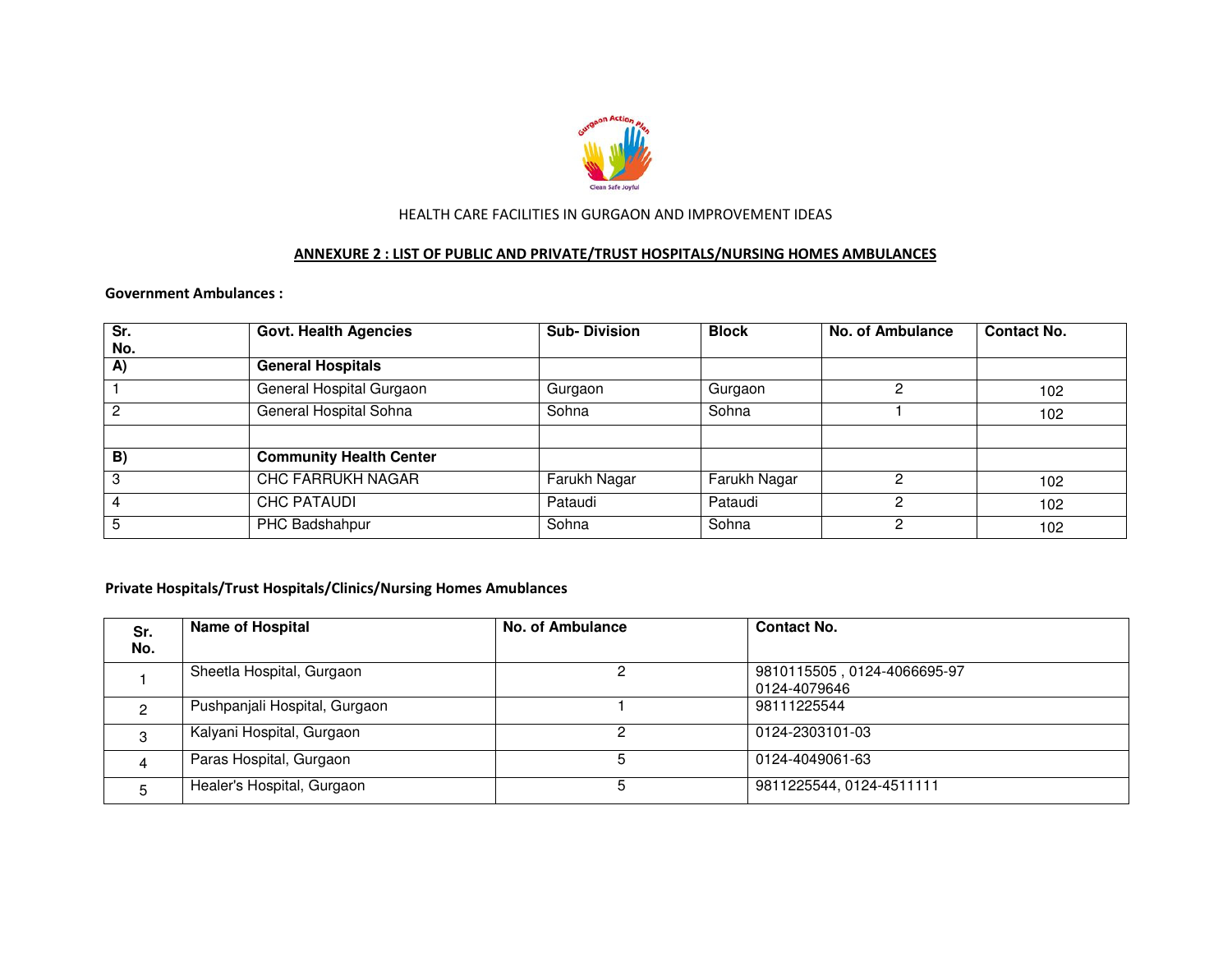

| Sethi Hospital, Gurgaon<br>6 |                                           |                | 0124-2321153, 9810015259     |  |  |
|------------------------------|-------------------------------------------|----------------|------------------------------|--|--|
| Aryan Hospital, Gurgaon<br>7 |                                           | $\overline{c}$ | 0124-2330645-945, 9811372779 |  |  |
| 8                            | Umkal Hospital, Gurgaon                   |                | 0124-4041288                 |  |  |
| 9                            | Max Health Care Hospital, Gurgaon         | 4              | 0124-427229, 9810470741      |  |  |
| 10                           | Artemis, Hospital                         | 5              | 0124-2383002                 |  |  |
| 11                           | Neel Kanth Hospital, Gurgaon              |                | 9810516836, 0124-4613696     |  |  |
| 12 <sup>°</sup>              | Privat Hospital, Gurgaon                  | $\overline{2}$ | 981001778, 0124-2351162      |  |  |
| 13                           | Mamta Hospital                            |                | 0124-2220811-595, 9899790811 |  |  |
| 14                           | Nagpal Nursing Home                       |                | 0124-2323644, 9810053432     |  |  |
| 15                           | Life Aid Medical Care                     |                | 0124-2381122, 9811155931     |  |  |
| 16                           | Life Care Medical Centre                  |                | 0124-44118254-55, 9810830877 |  |  |
| 17                           | Chiranjiv Hospital, Gurgaon               |                | 0124-2329529, 9811111807     |  |  |
| 18                           | Saraswati Hospital, Gurgaon               |                | 0124-232019, 9811111476      |  |  |
| 19                           | Swastik Nursing Home, Gurgaon             |                | 0124-2301551,9312674717      |  |  |
| 20                           | Kanshi Ram Medical Services, Gurgaon      |                | 0124-2328111,9818048468      |  |  |
| 21                           | Jyoti Hospital, Gurgaon                   |                | 0124-2322673, 0124-2307722   |  |  |
| 22                           | Lall Nursing Home, Gurgaon                |                | 0124-2322410,9810135410      |  |  |
| 23                           | Arora Mother & Child Care, Gurgaon        |                | 0124-2321539, 9811078356     |  |  |
| 24                           | Sharma Hospital, Gurgaon                  |                | 0124-2320944, 9810207171     |  |  |
| 25                           | Bansal Nursing Home, Gurgoan              |                | 0124-2324727                 |  |  |
| 26                           | City Surgical & Maternity Center, Gurgaon |                | 0124-2303610,9810133037      |  |  |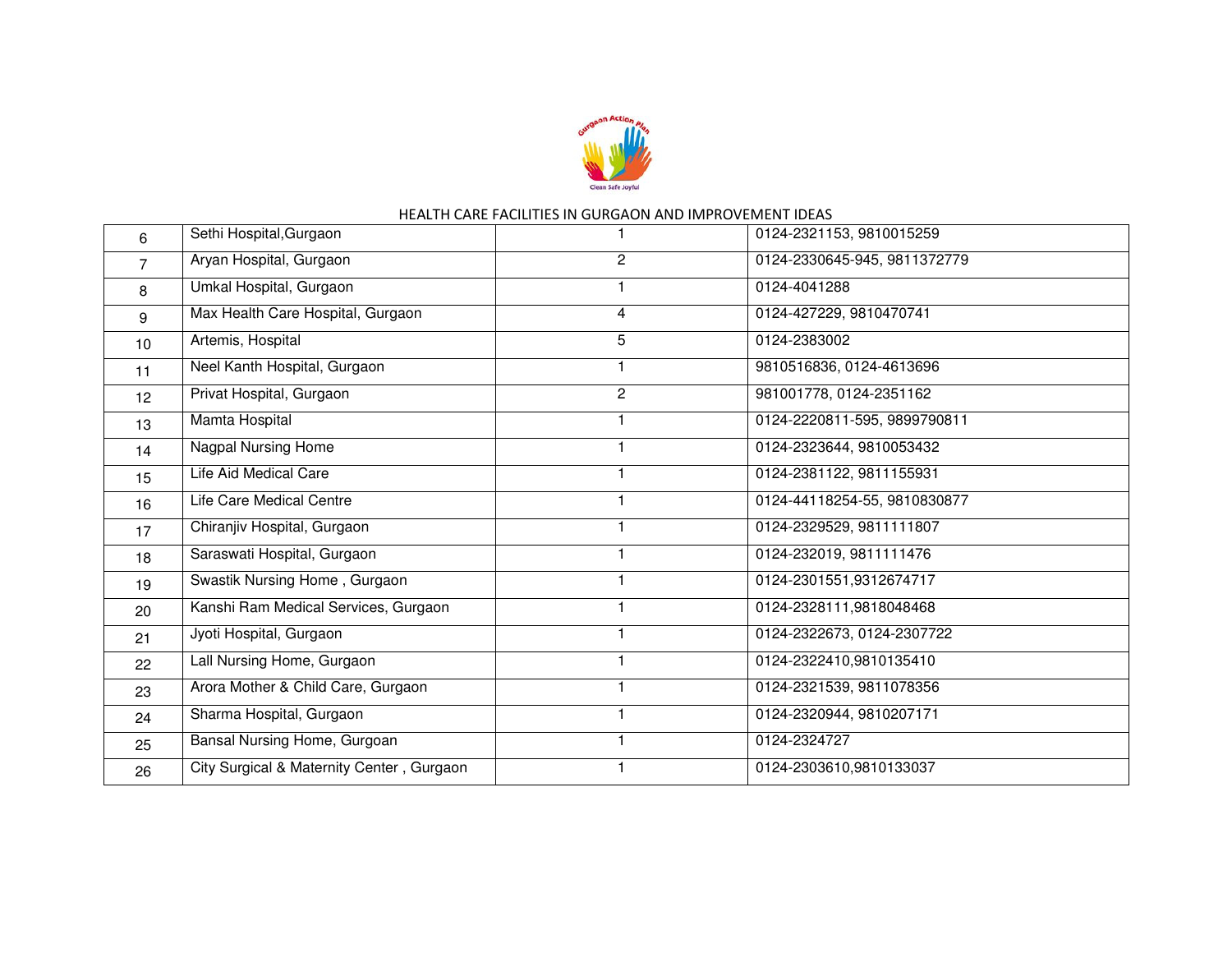

| Pahwa Nursing Home, Gurgaon<br>27 |                                         | 0124-2323205,9810386579  |
|-----------------------------------|-----------------------------------------|--------------------------|
| 28                                | Malik Nursing Home, Gurgaon             | 0124-2320271             |
| 29                                | Taneja Hospital & Heart Centre, Gurgaon | 0124-2326726, 9811509056 |
| 30                                | Mathur Maternity & Child Care, Gurgaon  | 0124-2327777, 9811169477 |
| 31                                | Narula Hospital, Gurgaon                | 0124-2335311,9810433402  |
| 32                                | Jain Hospital, Gurgaon                  | 0124-2324581,9811136664  |
| 33                                | Narayani Hospital, Gurgaon              | 0124-2324474             |
| 34                                | Vardhman Medical Centre, Gurgaon        | 0124-2254110, 9811136060 |
| 35                                | Jackson Hospital, Gurgaon               | 0124-2324508, 9811015145 |
| 36                                | Gupta Hospital, Gurgaon                 | 0124-2321147,9811510980  |
| 37                                | Chugh Nursing Home, Gurgaon             | 0124-2330066, 9811146022 |
| 38                                | Rama Hospital, Gurgaon                  | 0124-2300383, 9810295253 |
| 39                                | <b>Garg Nurshing Home</b>               | 0124-2324581, 9811510981 |
| 40                                | Thakral Nursing Home, Gurgaon           | 0124-2331133, 9811278777 |
| 41                                | Manglam Hospital, Gurgaon               | 0124-2220700, 9811664439 |
| 42                                | Parashar Nursing Home, Gurgaon          | 0124-2321452             |
| 43                                | Uma Sanjivani Hospital, Gurgaon         | 0124-2350960, 9811062122 |
| 44                                | <b>Gurgaon Nursing Home</b>             | 0124-2330533             |
| 45                                | <b>Goyal Nursing Home</b>               | 0124-2325072, 9810163704 |
| 46                                | <b>East-West Medical Centre</b>         | 0124-2322556             |
| 47                                | Prateek Nursing Home                    | 0124-2327295, 9810053078 |
|                                   |                                         |                          |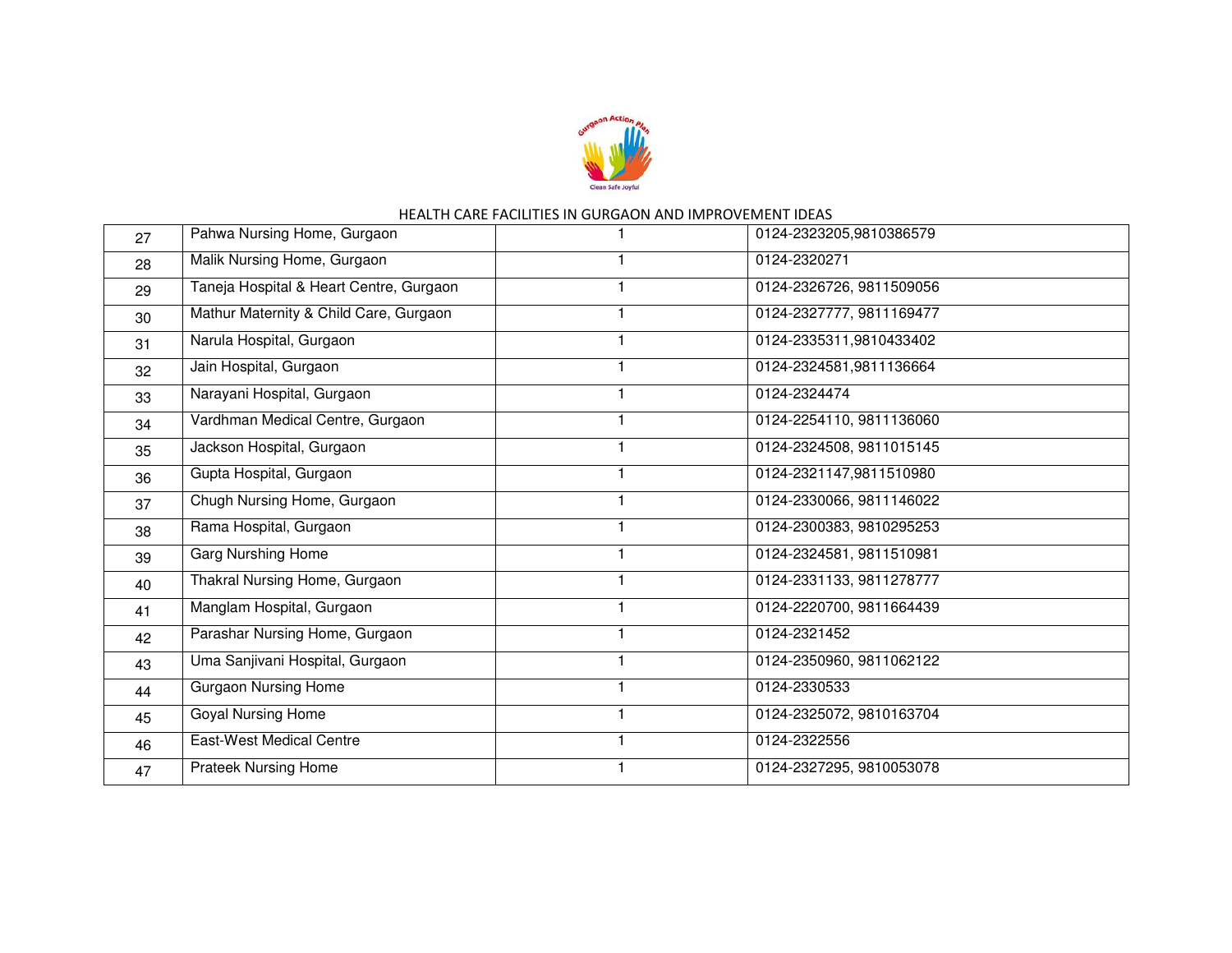

| 48 | PremNath Nursing Home             |   | 0124-2327295, 9811445802  |
|----|-----------------------------------|---|---------------------------|
| 49 | Vinayak Hospital                  |   | 9811138650                |
| 50 | Tirath Ram Hospital               |   | 0124-2310649              |
| 51 | <b>Tharkal Nursing Home</b>       |   | 0124-2331133, 9811278777  |
| 52 | <b>Batra Nursing Home</b>         |   | 0124-2309020              |
| 53 | Lotus Hospital                    |   | 0124-2301551              |
| 54 | Sidhesh Hospital                  |   | 0124-2358792, 9810248311  |
| 55 | <b>Bhatnagar Hospital</b>         |   | 0124-2300813, 9899925813  |
| 56 | <b>Bindal Hospital</b>            |   | 9810030327, 0124-2329922  |
| 57 | <b>Bimla Devi Memorial Clinic</b> |   | 9810146249                |
| 58 | Sikka Clinic                      |   | 9868334277, 0124-2359333  |
| 59 | Anjum Clinic                      |   | 9810491614                |
| 60 | Sri Ram Hospital, Gurgaon         |   | 0124-5064012, 9811807811  |
| 61 | Sidhesh Hospital, Gurgaon         |   | 0124-2350636, 9810248311  |
| 62 | <b>Medicity Hospital</b>          | 2 | 0124-44114411, 9971698200 |
| 63 | Kolmbia Asia                      |   | 9810500233, 0124-3989896  |
| 64 | Artemis                           | 4 | 0124-6767999              |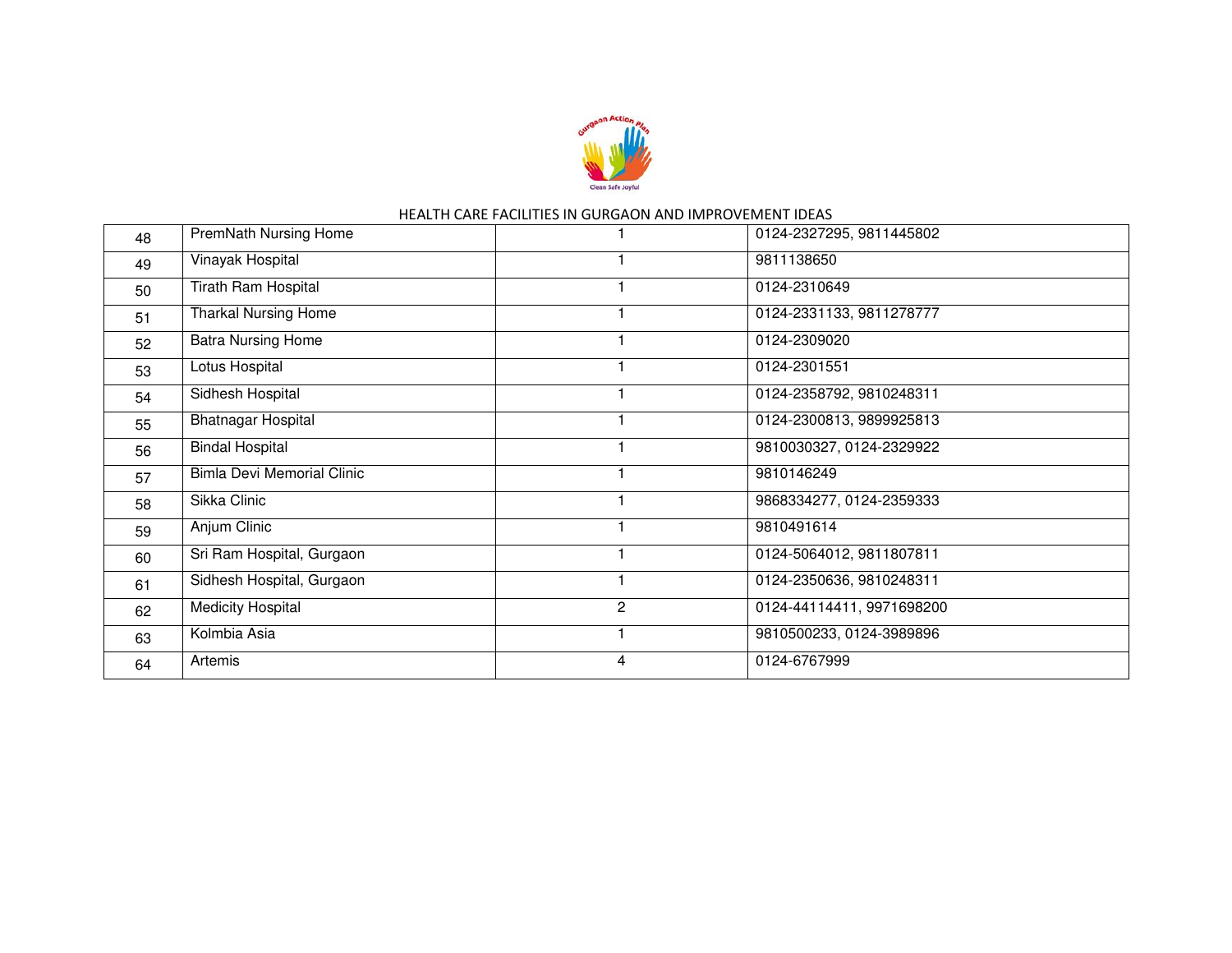

#### ANNUXURE 3 : LIST OF BLOOD BANKS

Government blood bank

| Sr. No. | <b>Name of Blood</b><br>Bank as in<br><b>NACO</b> list                  | Complete<br>Correspondence<br><b>Address</b><br>of<br>the<br><b>Blood</b><br><b>Bank</b><br>(including Name of<br>the District) with<br><b>Pin Code</b> | Name as in<br><b>CMIS NACO</b><br>(to be provided<br>by SACS) | Category of<br><b>BB</b> (Govern<br>ment/<br>Charitable) | <b>Phone No.</b>                     | License No. | Date of Opening |
|---------|-------------------------------------------------------------------------|---------------------------------------------------------------------------------------------------------------------------------------------------------|---------------------------------------------------------------|----------------------------------------------------------|--------------------------------------|-------------|-----------------|
|         | General Hospital Blood<br>Gurgaon<br>Bank, Gurgaon. Pin<br>Code: 122001 |                                                                                                                                                         | General Hospital<br><b>Blood</b><br>Bank, Gurgaon             | Government                                               | Dr. Manoj Sharma<br>098688-<br>22200 | 389- BH     | 1992            |

List of Private Blood Banks :

| <b>Sr</b><br>No | <b>District</b><br>Name | Name of the<br><b>Blood Bank</b> | <b>Address</b>                      | License No. | Date of<br><b>Opening</b> | Phone No.        | <b>Remarks</b>                   |
|-----------------|-------------------------|----------------------------------|-------------------------------------|-------------|---------------------------|------------------|----------------------------------|
|                 | Gurgaon                 | Paras<br>Hospital                | C-1, Sushant Lok<br>Phase-1, Sec-43 | 649-<br>BH  | $21 - 06 -$<br>2007       | 0124-<br>4585555 | Dr. Sonia Bindal<br>09560409969  |
|                 |                         |                                  | Gurgaon                             |             |                           |                  | bloodbank@parash<br>ospitals.com |